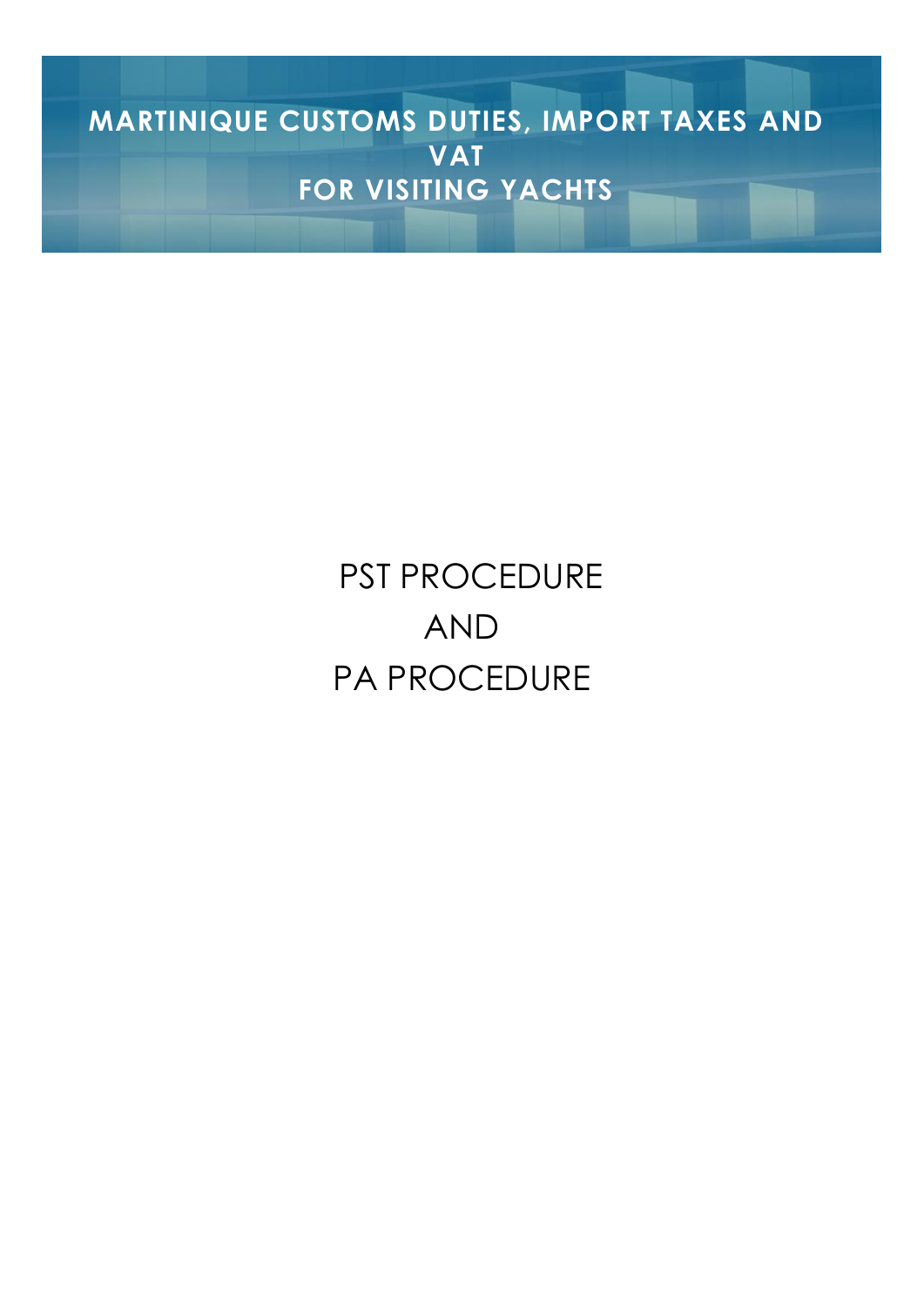

### DUTY/VAT FREE PROCEDURES FOR YACHTING IN MARTINIQUE

For all pleasure visiting yachts, the duties and taxes that these procedures can avoid are:

- **Duty called « octroi de mer »**, is on all materials.  $Rate : + / - 10%.$
- **Duty called « customs charge »,** is due on all materials imported from a non-European Community country (USA, Canada, Latin America) Rate : 4% to 12%.
- **VAT at the time of sale**, on materials, labour and services. Rate: up to 8,5%.

The duty/VAT savings of the above can be achieved through a company offering a ONE-STOP customs portal for visiting yachts:

- To import « bona fide ships stores » Duty free  $\rightarrow$  "PST" procedure
- To have all repairs and maintenance done VAT free on parts and VAT free on all professional labour  $\rightarrow$  "PA" procedure

**With advance planning, combining the "PST" and "PA" procedures can save visiting yachts up to 20% on customs duties, import taxes and VAT. The yacht will need to do some diligence prior to engaging these procedures, because there are some VAT exemptions such as on engines and their spares.**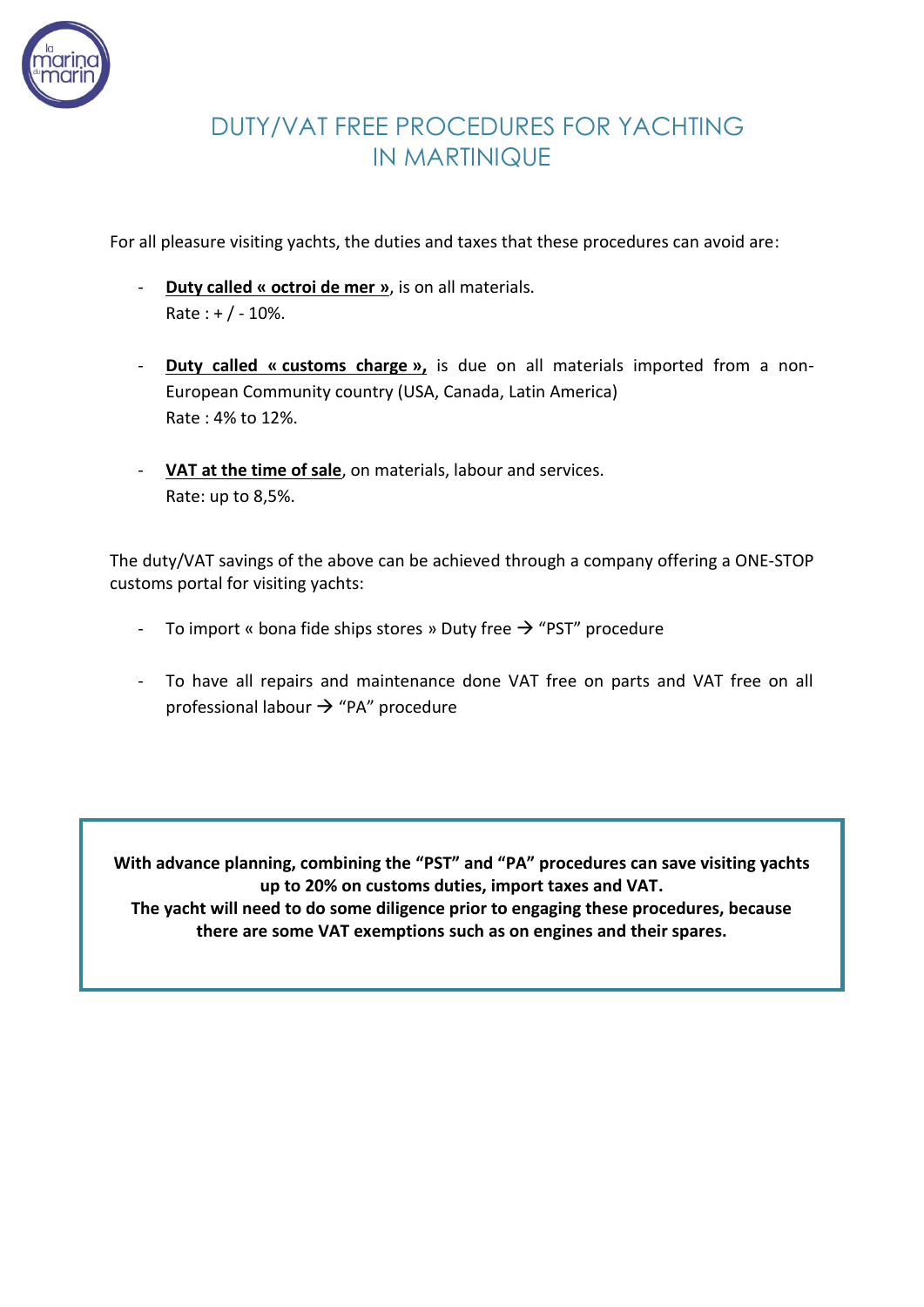

# **BULLARY ST & PST » procedure**

| What?                                                                                                                                                                                                                                                         | Who?                                                                                                                                                                 | How?                                                                                                                                                                                             | How much?                                                                                                                                                                                                                                                                 |
|---------------------------------------------------------------------------------------------------------------------------------------------------------------------------------------------------------------------------------------------------------------|----------------------------------------------------------------------------------------------------------------------------------------------------------------------|--------------------------------------------------------------------------------------------------------------------------------------------------------------------------------------------------|---------------------------------------------------------------------------------------------------------------------------------------------------------------------------------------------------------------------------------------------------------------------------|
| What is the « PST » procedure?<br>The law defines the « PST » procedure to legally<br>waive customs duties and import taxes for goods<br>delivered to a yacht-in-transit*.<br>Which goods are affected?<br>All goods ordered by a yacht-in-transit for use on | Which uses the procedure?<br>Pleasure visiting yacht<br>All yachts flagged in any<br>European, North and South<br>American or any other countries<br>Local retailers | The customer may :<br>Import by himself via a freight<br>forwarder (FedEx, DHL, UPS,<br>Chronopost) or via air or sea<br>freight.<br>Choose a customs portal (details<br>of the procedure on the | If the <b>value</b> of the parts involved<br>are more than 1250€, then the<br>cost of this procedure might be<br>effective versus the duty/VAT<br>compared<br>savings<br>as<br>to<br>purchasing locally.<br>The cost of the service has<br>variables of weight and value. |
| board the yacht:<br>Goods are ordered by and delivered directly to<br>the yacht $\rightarrow$ no local sale involved and<br>therefore no VAT<br>Goods imports by local retailers $\rightarrow$ local sale<br>involved, must charge VAT                        | <b>Yachts flagged in Martinique and</b><br>Guadeloupe are not eligible for<br>these procedures.                                                                      | following page*).<br>The employment of a forwarder is<br>compulsory.                                                                                                                             | Standard charge $\rightarrow$ 250€ :<br>weight < 40kg<br>value < 7000 $\epsilon$                                                                                                                                                                                          |

\*Yacht-in-transit: any yacht that is within the 18 month visitation window allowed between its clearance in and its clearance out.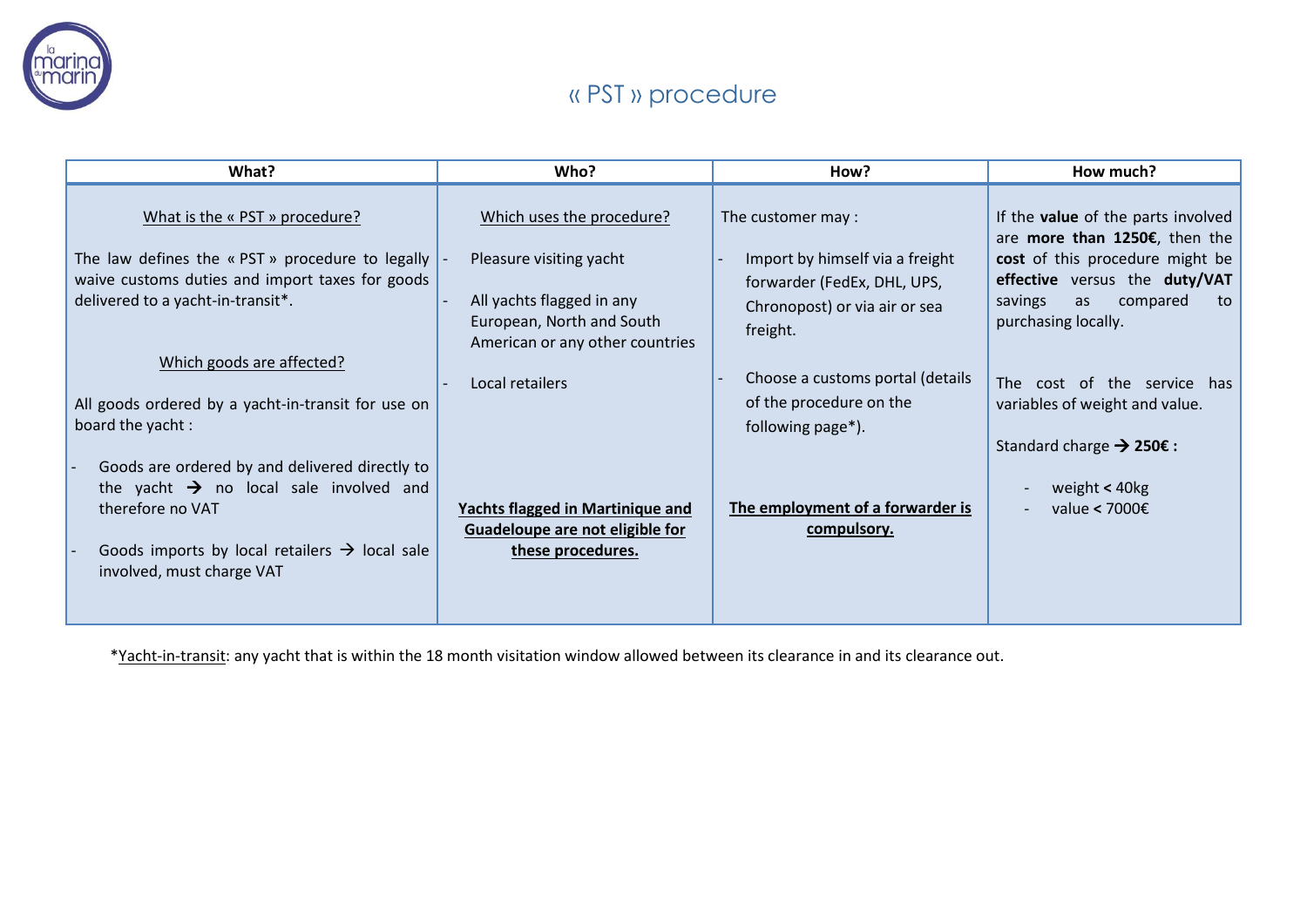

#### **1) The captain of the yacht supplies to customs portal :**

- Contact data of the captain
- Original register of the yacht
- Copy of the value of the yacht (insurance document or equivalent)
- Copy of its clearance into Martinique
- Payment of the standard service charge of 250€
- Copy of the detailed invoices of materials and values to be imported

#### **2) Address for shipment :**

This is the address of the customs portal.

#### **3) Shipment :**

It must be done either via courier (FedEx, DHL, UPS, Chronopost) or via air or sea freight. Use of Post Office parcel services is **excluded**.

#### **4) Payment :**

The cost of the service has variables of weight and value.

#### **5) Documents remitted to the captain at the end of the procedure:**

- copy of the customs document
- original register of the yacht

**These documents must be on board the yacht in case of a customs control.**

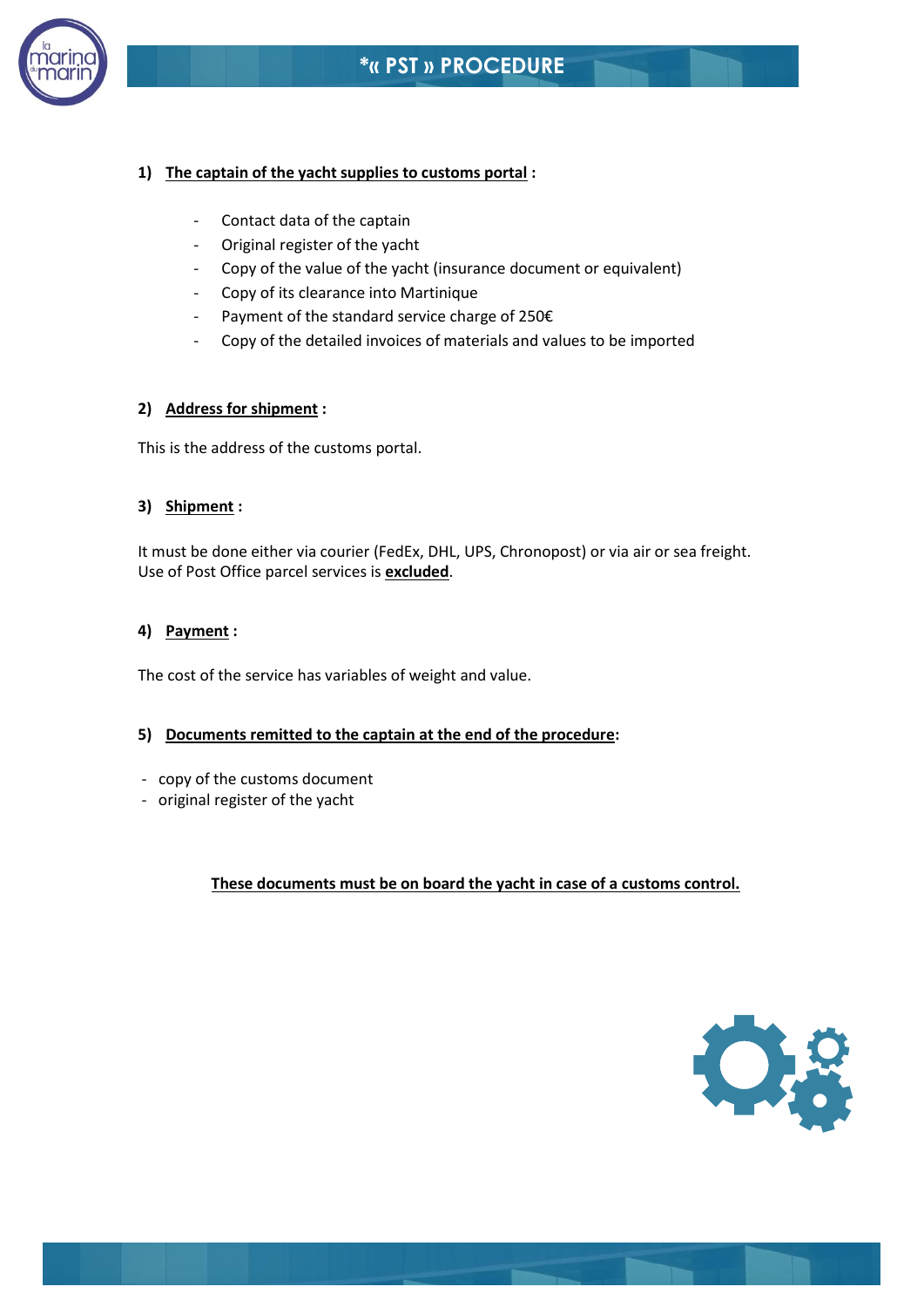

## « PA » procedure

| What?                                                                                              | Who?                                                                                                                           | How?                                               | How much?                                                            |
|----------------------------------------------------------------------------------------------------|--------------------------------------------------------------------------------------------------------------------------------|----------------------------------------------------|----------------------------------------------------------------------|
| What is the « PA » procedure?                                                                      | Which uses the procedure?                                                                                                      | Details of the procedure on the<br>following page* | If the <b>value</b> of the parts and<br>labour involved is more than |
| The law defines the $\kappa$ PA $\kappa$ procedure to<br>waive VAT on goods and services sold to a | Local retailers<br>$\mathbf{I}$                                                                                                |                                                    | 5000€, then the cost of this<br>proceure might be effective          |
| yacht-in-transit, but only for repair or<br>maintenance.                                           | Service providers<br>$\mathbf{I}$                                                                                              | The employment of a forwarder<br>is compulsory.    | versus the VAT savings.                                              |
|                                                                                                    |                                                                                                                                |                                                    | Standard charge $\rightarrow$ 450€                                   |
| Which goods are affected?                                                                          | The PA procedure can be set up by<br>anyone but it is the responsibility of                                                    |                                                    |                                                                      |
| All pieces and professional labour (repairs<br>and maintenance).                                   | that entity to follow the entire<br>procedure from its opening to its<br>closure with the corresponding customs<br>commitment. |                                                    |                                                                      |
|                                                                                                    | Yacht flagged in Martinique and<br>Guadeloupe are not eligible for these<br>procedures.                                        |                                                    |                                                                      |

\*Yacht-in-transit: any yacht that is within the 18 month visitation window allowed between its clearance in and its clearance out.